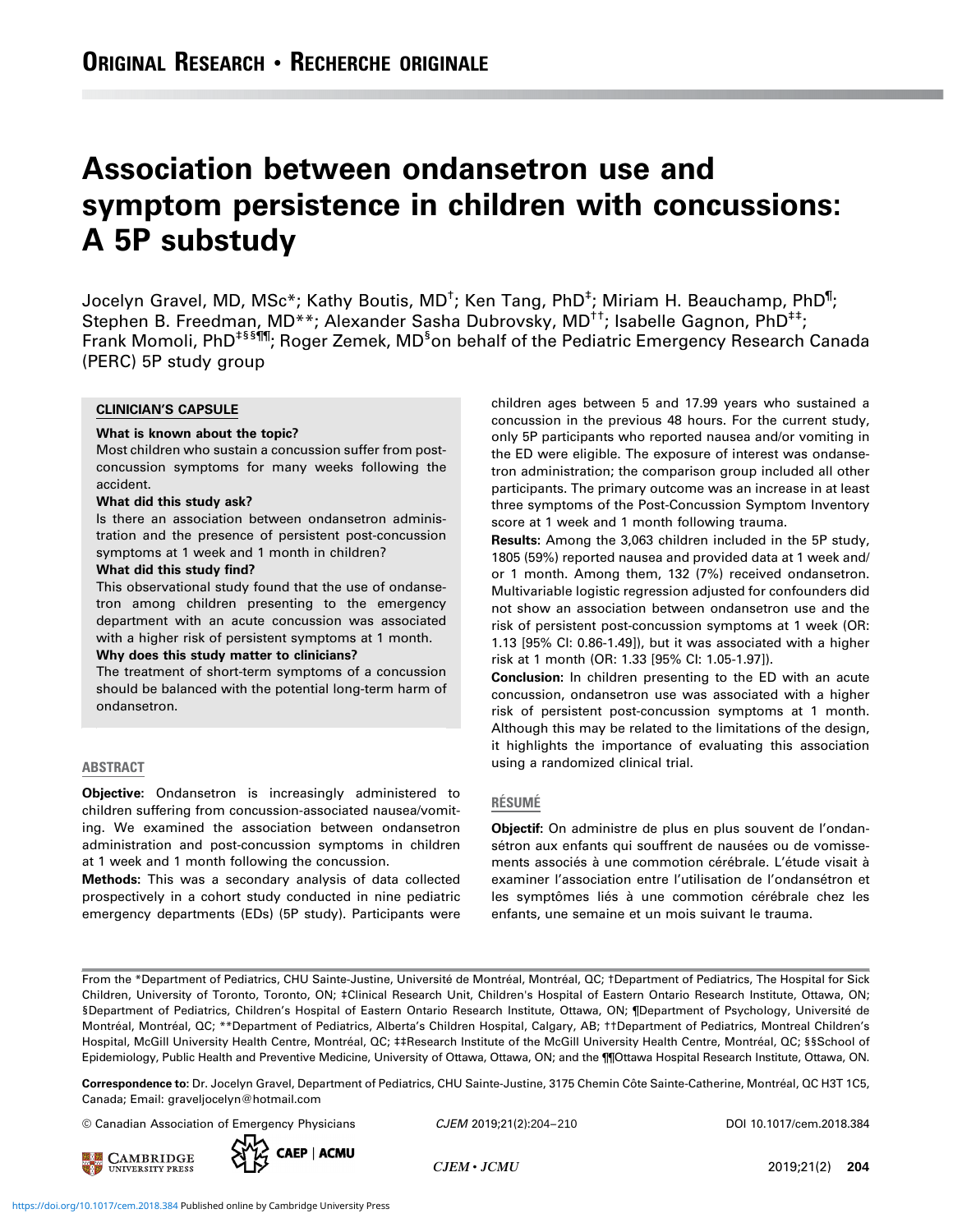Méthode: Il s'agit d'une analyse secondaire de données recueillies dans le cadre d'une étude prospective de cohorte (étude 5P), menée dans 9 services des urgences (SU) pédiatriques. Les participants étaient des enfants âgés de 5 à 17,99 ans, qui avaient subi une commotion cérébrale au cours des 48 heures précédentes. Seulement les participants de l'étude 5P faisant état de nausées ou de vomissements au SU, étaient admissibles à l'étude en question. Le point d'intérêt était l'administration d'ondansétron; le groupe de comparaison était formé de tous les autres participants. Le principal critère d'évaluation consistait en l'intensification d'au moins 3 symptômes selon l'inventaire des symptômes postcommotionnels, une semaine et un mois suivant le trauma.

Résultats: Sur les 3063 enfants avant participé à l'étude 5P. 1805 (59 %) avaient fait état de nausées ou de vomissements, et avaient fourni des données au bout d'une semaine et d'un mois. Parmi ceux-ci, 132 enfants (7 %) avaient reçu de l'ondansétron. D'après une analyse de régression logistique à plusieurs variables, rajustée pour tenir compte de facteurs parasites, il n'y avait pas d'association entre l'utilisation de l'ondansétron et le risque de persistance de symptômes postcommotionnels au bout d'une semaine (risque relatif approché [RRA] : 1,13 [IC à 95 % : 0,86-1,49]), mais une association a été établie avec une augmentation du risque au bout d'un mois (RRA : 1,33 [IC à 95 % : 1,05-1,97]).

Conclusions: D'après les résultats de l'étude, l'utilisation de l'ondansétron chez les enfants traités au SU pour une commotion cérébrale en phase aiguë a été associée à une augmentation du risque de persistance de symptômes postcommotionnels au bout d'un mois. Si les constatations peuvent être liées aux limites du plan d'étude, elles font néanmoins ressortir l'importance d'évaluer la relation dans le cadre d'un essai clinique à répartition aléatoire.

Keywords: concussion, children, ondansetron

## INTRODUCTION

A concussion is a problem commonly evaluated in the emergency department (ED). Recent studies suggest that children may represent as much as 90% of all  $\text{concussions}^1$  with an annual incidence for teenagers, varying between  $10.5/1,000$  to  $16.5/1,000$ <sup>2</sup> Between 55% and 90% of patients who sustain a concussion suffer from post-concussion symptoms at 1 week following the accident. $3-5$  These symptoms can be cognitive (memory loss, attention deficit, etc.), somatic (headache, fatigue, nausea), or psychological (depression, irritability, etc.) in nature. Moreover, studies report that 40% of concussed patients suffer persistent symptoms at 1 month, $^6$  and as many as 15% remain symptomatic at 1 year post-injury.<sup>7,8</sup>

Many patients requiring medical attention following a concussion are initially evaluated in the ED.<sup>9</sup> As soon as proper assessment is completed, treatments offered for patients suffering from a concussion are limited and mainly directed at alleviating symptoms. This includes medication given in the acute phase to decrease pain, nausea, or sometimes dehydration secondary to vomiting. Aside from guidelines recommending a period of activity restriction (physical and cognitive rest), $10-14$ there is little evidence to inform management of the concussion. Four systematic reviews confirm the paucity of studies evaluating treatment for a concus- $\sin^{15-18}$  concluding that no acute intervention has been shown to improve the recovery and outcome of concussed patients.

Over the past few years, there is a growing trend among pediatric emergency physicians to prescribe ondansetron for children with a concussion who present with vomiting.<sup>19,20</sup> Although being given mainly to relieve symptoms in the acute setting, ondansetron may improve recovery from a concussion by decreasing early symptoms of nausea and vomiting, decreasing energy demands, and enhancing brain rest. However, the clinical impact of ondansetron on time to recovery following a concussion has been poorly evaluated. The primary objective of this study was to evaluate the association between ondansetron administration and the presence of persistent postconcussive symptoms (PPCS) at 1 week and 1 month in children.

# **METHODS**

# **Design**

This was a secondary analysis of the data of the 5P study, $5$  a prospective cohort study of children with a concussion evaluated in multiple pediatric EDs in Canada. The idea of this sub-analysis emerged during the recruitment of patients but before the analysis.

# **Setting**

Nine Canadian pediatric hospital EDs were involved in the project and recruited patients in 2013-2015.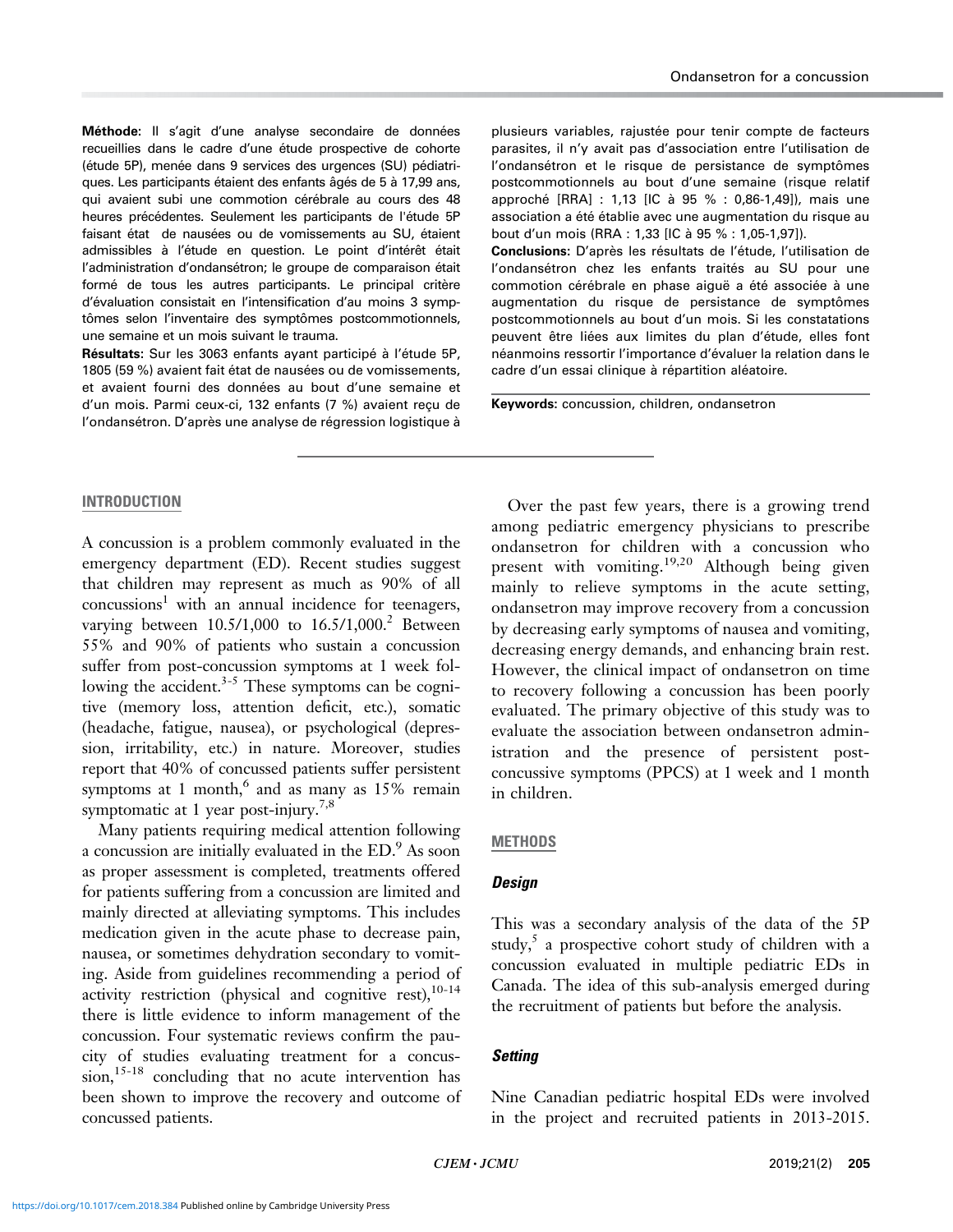These sites are members of the Pediatric Emergency Research Canada (PERC) group. All of their institutional review boards approved the study.

## **Participants**

Study participants were children and adolescents ages 5 to 17.99 years who presented in the first 48 hours following a head trauma and met the Zurich concussion criteria.<sup>10</sup> Patients with a language barrier, abnormal neuroradiological findings, neurosurgical operative intervention, intubation or pediatric intensive care unit (PICU) care required, multisystem injuries with treatment requiring admission to the hospital, operating room or procedural sedation, neurological developmental delay, or intoxication were excluded. All participants/families provided written informed consent to be included in the study.

Participants of the sub-study reported nausea and/or vomiting at recruitment (based on an item from the self-reported version of the Post-Concussion Symptom Inventory [PCSI]).

#### **Outcomes**

The primary outcome was PPCS at 1 week following the index traumatic event, as defined in the 5P study. $\dot{\cdot}$ This was defined as an increase from the preconcussion baseline of at least three symptoms from the PCSI. The PCSI is a symptom scale that queries symptoms reflecting physical, cognitive, emotional, and sleep domains. $^{21}$  The decision to evaluate the outcome at 1 week was based on the observation that more than 50% of children who sustain a concussion suffer from persistent symptoms at 1 week,<sup>18,22,23</sup> and that most guidelines recommend rest for at least 1 week. $^{12,14}$ Because the outcome may be more important at 1 month for some individuals, persistence of symptoms for 1 month was also included as a primary outcome.

Secondary outcomes included the presence of nausea at 1 week and 1 month.

## **Treatment**

The exposure of interest was a dichotomous variable representing those who received at least a single dose of intravenous or oral ondansetron in the ED. The comparison (reference) group included all other children with nausea and/or vomiting at baseline but did not receive ondansetron.

## Demographic and clinical characteristics

Because this was not a randomized trial, other characteristics were considered as covariates in the analyses to minimize the risk of confounding bias when estimating the treatment effect of ondansetron. We considered a broad range of 37 pre-treatment variables measured in the original 5P study as the initial list of candidate confounders, which included demographic characteristics (e.g., age, sex), pre-morbid history (e.g., patient previous history of concussion, migraines, learning disability, depression), initial clinical presentation at the ED (e.g., loss of consciousness, mechanism of injury), extent of a wide range of acute concussion-related symptoms, as well as performance on standardized tests in the ED (e.g., Balance Error Scoring System tandem stance test). The full list of candidate confounders is presented in Table 1.

## Analysis

Univariate and multivariable logistic regression analyses were used to estimate the relationship between treatment (receiving or not receiving ondansetron in the ED) and each of the four study outcomes. For each multivariable model, we maximized the number of covariates that were included based on a 15:1 event-per-variable ratio where "events" referred to the number of observations in the outcome level with the smaller proportion of the sample. Because the number of events differed for each of four study outcomes, the number of covariates ultimately included in the respective regression models also varied (see Table A1 in the Online Appendix). To prioritize the inclusion of the maximum number of covariates for regression adjustment, the non-linearity of continuous variables was not considered, and variables with greater than two categories were collapsed into two levels considered the most meaningful or treated as a continuous variable.

Because there was a non-trivial amount of missing values for covariates and outcomes (24.2% of cases had at least one missing value), we initially performed multiple imputation using additive regression, bootstrap, and the predictive mean matching method. $24$ Variables in the imputation model included all 38 candidate covariates, the four study outcomes, plus the study site. The imputation procedure was repeated 25 times (i.e., 100x the fraction of cases with incomplete covariates). As soon as these imputed data sets were generated, the proposed multivariable logistic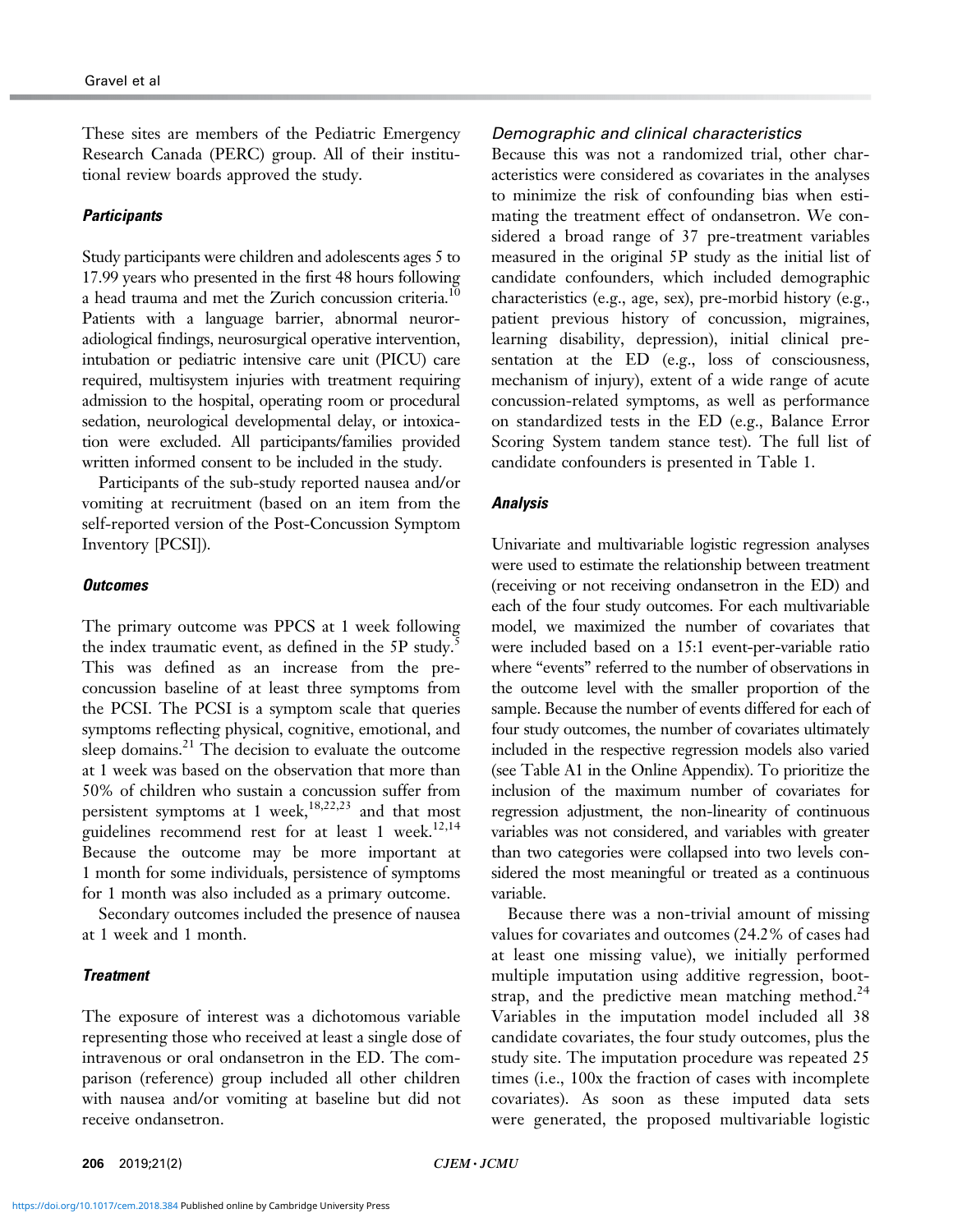| Table 1. Participants' baseline demographic characteristics ( $n = 1,805$ )                                                                                                                  |                                                    |                       |               |                            |               |  |  |
|----------------------------------------------------------------------------------------------------------------------------------------------------------------------------------------------|----------------------------------------------------|-----------------------|---------------|----------------------------|---------------|--|--|
|                                                                                                                                                                                              |                                                    | Ondansetron $N = 132$ |               | No ondansetron $N = 1,673$ |               |  |  |
|                                                                                                                                                                                              |                                                    |                       | Mean (SD) or  |                            | Mean (SD) or  |  |  |
| Variable                                                                                                                                                                                     | Scale range or category                            | N useable             | frequency (%) | N useable                  | frequency (%) |  |  |
| Age                                                                                                                                                                                          | 0-17.99                                            | 132                   | 10.8(3.4)     | 1,673                      | 12.2 (3.3)    |  |  |
| Sex                                                                                                                                                                                          | Female                                             | 132                   | 56 (42.4)     | 1,673                      | 715 (42.7)    |  |  |
| Number of previous concussions                                                                                                                                                               | $0-6$ (6 includes $6+$ )                           | 132                   | 0.3(0.7)      | 1,665                      | 0.4(0.8)      |  |  |
| Prior concussion symptom duration                                                                                                                                                            | <1 week                                            | 132                   | 117 (88.6)    | 1,663                      | 1419 (85.3)   |  |  |
|                                                                                                                                                                                              | 1-2 weeks                                          |                       | 5(3.8)        |                            | 99 (6.0)      |  |  |
|                                                                                                                                                                                              | 3-4 weeks                                          |                       | 6(4.5)        |                            | 55 (3.3)      |  |  |
|                                                                                                                                                                                              | 5-8 weeks                                          |                       | 1(0.8)        |                            | 33(2.0)       |  |  |
|                                                                                                                                                                                              | >8 weeks                                           |                       | 3(2.3)        |                            | 57(3.4)       |  |  |
| Time between head injury and triage                                                                                                                                                          | Hours                                              | 131                   | 6.8(9.4)      | 1,665                      | 9.5(12.1)     |  |  |
| Lost consciousness duration                                                                                                                                                                  | Minutes                                            | 132                   | 0.1(0.5)      | 1,662                      | 0.1(0.7)      |  |  |
| Personal history of migraines                                                                                                                                                                | Yes                                                | 131                   | 18 (13.7)     | 1,663                      | 243 (14.1)    |  |  |
| Family history of migraine                                                                                                                                                                   | Yes                                                | 128                   | 69 (53.9)     | 1,638                      | 807 (49.3)    |  |  |
| Prior diagnosis of learning disability                                                                                                                                                       | Yes                                                | 132                   | 8(6.1)        | 1,665                      | 134 (8.0)     |  |  |
| Prior diagnosis of attention deficit disorder                                                                                                                                                | Yes                                                | 131                   | 8(6.1)        | 1,662                      | 156 (9.4)     |  |  |
| Prior diagnosis of anxiety                                                                                                                                                                   | Yes                                                | 132                   | 10(7.6)       | 1,668                      | 148 (8.9)     |  |  |
| Prior diagnosis of depression                                                                                                                                                                | Yes                                                | 131                   | 2(1.5)        | 1,670                      | 61(3.7)       |  |  |
| Prior diagnosis of sleep disorder                                                                                                                                                            | Yes                                                | 132                   | 0(0.0)        | 1,665                      | 41 (2.5)      |  |  |
| Seizure at time of injury                                                                                                                                                                    | Yes                                                | 131                   | 4(3.1)        | 1,666                      | 28 (1.7)      |  |  |
| Mechanism of injury                                                                                                                                                                          | Sports/recreational play                           | 132                   | 72 (54.5)     | 1,672                      | 1172 (70.1)   |  |  |
| PCSI-P headache                                                                                                                                                                              | $0 - 6$ (6 = severe)                               | 131                   | 4.1(1.8)      | 1,571                      | 3.7(1.8)      |  |  |
| PCSI-P nausea                                                                                                                                                                                | $0 - 6$ (6 = severe)                               | 131                   | 4.9(1.5)      | 1,571                      | 3.2(2.0)      |  |  |
| PCSI-P balance                                                                                                                                                                               | $0 - 6$ (6 = severe)                               | 131                   | 2.1(2.0)      | 1,570                      | 1.7(2.0)      |  |  |
| PCSI-P dizziness                                                                                                                                                                             | $0-6$ (6 = severe)                                 | 131                   | 3.3(2.1)      | 1,570                      | 2.8(2.0)      |  |  |
| PCSI-P sleep more                                                                                                                                                                            | $0 - 6$ (6 = severe)                               | 131                   | 2.9(2.6)      | 1,571                      | 1.5(2.2)      |  |  |
| PCSI-P feeling drowsy                                                                                                                                                                        | $0 - 6$ (6 = severe)                               | 131                   | 4.2(1.8)      | 1,571                      | 3.1(2.1)      |  |  |
| PCSI-P sensitivity to light                                                                                                                                                                  | $0 - 6$ (6 = severe)                               | 131                   | 2.3(2.3)      | 1,570                      | 1.7(2.1)      |  |  |
| PCSI-P sensitivity to noise                                                                                                                                                                  | $0 - 6$ (6 = severe)                               | 131                   | 1.9(2.2)      | 1,571                      | 1.5(2.0)      |  |  |
| PCSI-P irritable                                                                                                                                                                             | $0 - 6$ (6 = severe)                               | 131                   | 1.4(2.1)      | 1,571                      | 0.9(1.6)      |  |  |
| PCSI-P feeling sad                                                                                                                                                                           | $0 - 6$ (6 = severe)                               | 131                   | 2.0(2.2)      | 1,570                      | 1.3(1.9)      |  |  |
| PCSI-P feeling nervous                                                                                                                                                                       | $0 - 6$ (6 = severe)                               | 131                   | 1.2(1.7)      | 1,569                      | 0.8(1.5)      |  |  |
| PCSI-P feeling emotional                                                                                                                                                                     | $0 - 6$ (6 = severe)                               | 130                   | 1.9(2.1)      | 1,570                      | 1.3(1.8)      |  |  |
| PCSI-P mental fog                                                                                                                                                                            | $0 - 6$ (6 = severe)                               | 131                   | 2.8(2.1)      | 1,569                      | 1.9(2.0)      |  |  |
| PCSI-P difficulty concentrating                                                                                                                                                              | $0-6$ (6 = severe)                                 | 131                   | 1.8(2.1)      | 1,570                      | 1.3(1.8)      |  |  |
| PCSI-P difficulty remembering                                                                                                                                                                | $0 - 6$ (6 = severe)                               | 130                   | 1.5(2.0)      | 1,571                      | 1.0(1.7)      |  |  |
| PCSI-P vision problems                                                                                                                                                                       | $0 - 6$ (6 = severe)                               | 131                   | 1.4(2.0)      | 1,570                      | 1.3(1.9)      |  |  |
| PCSI-P feeling fatigue                                                                                                                                                                       | $0-6$ (6 = severe)                                 | 131                   | 3.9(2.0)      | 1,571                      | 3.0(2.1)      |  |  |
| PCSI-P feeling confused                                                                                                                                                                      | $0 - 6$ (6 = severe)                               | 131                   | 1.4(2.0)      | 1,570                      | 0.8(1.5)      |  |  |
| PCSI-P feeling clumsy                                                                                                                                                                        | $0 - 6$ (6 = severe)                               | 131                   | 1.3(1.8)      | 1,571                      | 0.9(1.6)      |  |  |
| PCSI-P answers more slowly                                                                                                                                                                   | $0-6$ (6 = severe)                                 | 131                   | 2.4(2.1)      | 1,569                      | 1.6(1.9)      |  |  |
| SAC normalized total score                                                                                                                                                                   |                                                    | 132                   | $-0.9(2.1)$   | 1,652                      | $-0.4(1.6)$   |  |  |
| BESS tandem stance # of errors                                                                                                                                                               | 0-10 (10 includes physically<br>unable to do test) | 129                   | 6.3(3.8)      | 1,645                      | 4.2(3.8)      |  |  |
| All PCSI-P scores are delta scores (difference between current symptom and pre-injury symptom; if a negative value then a score of 0 is given).<br>PCSI = Post-Concussion Symptom Inventory. |                                                    |                       |               |                            |               |  |  |

regressions were fitted separately for each of the imputed data sets, where parameter estimates are then averaged across these data sets, and imputationadjusted variance estimates are computed. Lastly, clustered standard errors for the treatment effect were estimated to account for potential intra-site correlation. All analyses were performed using  $R$  version 3.3.2 (rms, Hmisc packages).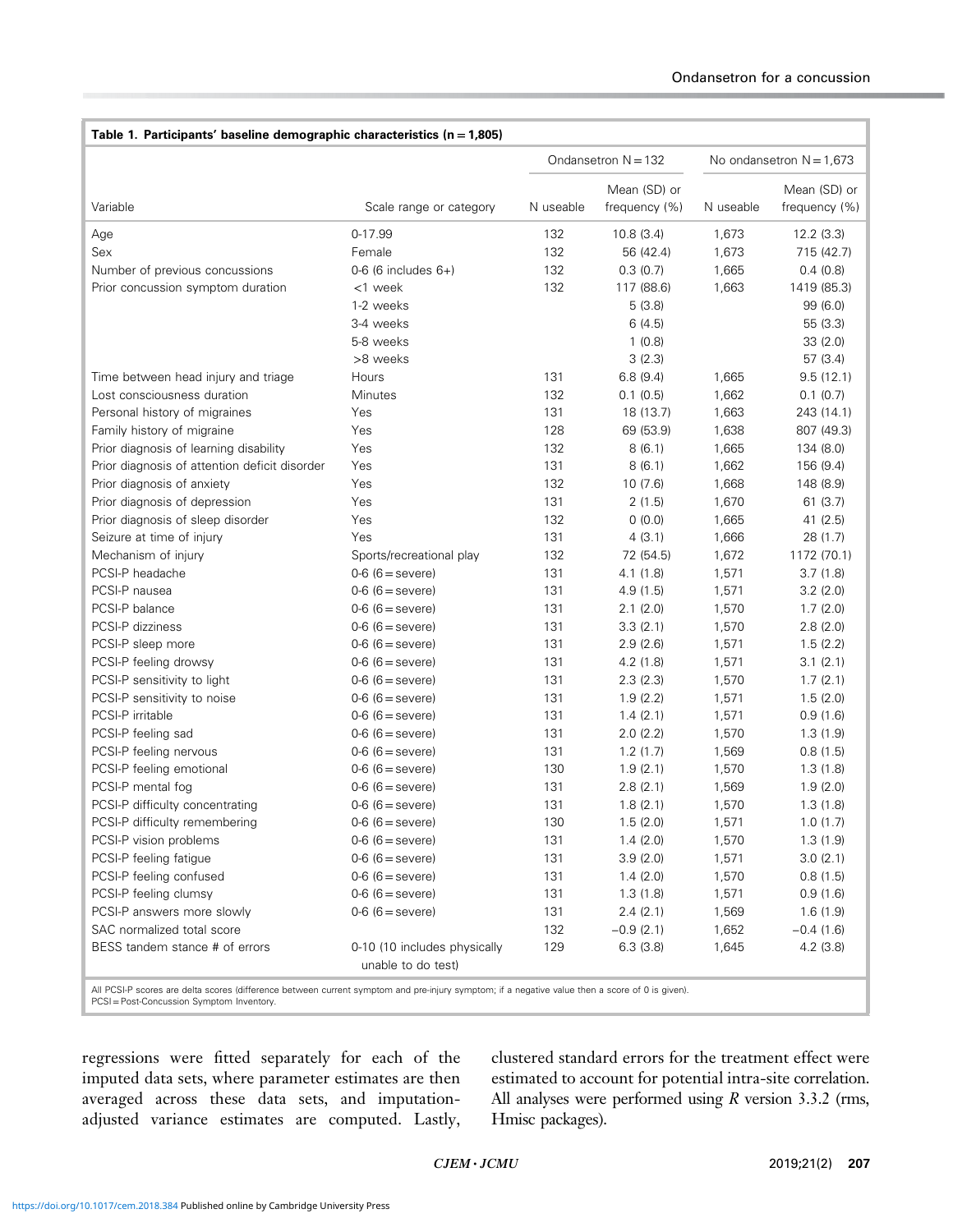

Figure 1. Flow diagram of participant recruitment and selection.

#### RESULTS

Among the 3,063 children included in the 5P study, 1,805 children were eligible for the current study (Figure 1), the PPCS outcome at week 1 was available for 1,549 children, and it was available for 1,516 children at 4 weeks. Table 1 demonstrates that baseline characteristics of the participants were similar between the two groups with the exception that patients in the ondansetron group received other medications more frequently than controls. Among these participants, 132 (7%) received oral (120 ) or intravenous (10 ) ondansetron (2 received it by both routes). PPCS were present in 969/1,549 (63%) at 1 week and 524/1,516 (35%) at 1 month. With respect to the presence of nausea, 480/1,546 (31%) reported this symptom at week 1, and 212/1,518 (14%) at week 4.

In the unadjusted analysis, the use of ondansetron was not statistically associated to the PPCS at 1 week (OR: 1.08 [95% CI: 0.73-1.59]) or 1 month (OR: 1.18 [95% CI: 0.80-1.74]) (Table 2). Once adjusted for covariates, there remained no statistical association between ondansetron use and the risk of PPCS at 1 week (adjusted OR: 1.17 [95% CI: 0.68-2.04]); however, an increase association was observed at 1 month (OR: 1.33 [95% CI: 1.05-1.68]).

Use of ondansetron in the ED was not statistically associated to the presence of nausea at 1 week or 1 month

following the ED visit on univariate logistic regression and after adjusting for other predictors (see Table 2).

## **DISCUSSION**

This study failed to identify a decrease in post-concussion symptoms at 1 week and 1 month following a concussion among children ages 5 to 17.99 years who received ondansetron in the ED. However, the use of ondansetron was associated with an increase in the risk of PPCS at 1 month on multiple regression.

There is a paucity of literature specifically describing the use of ondansetron for patients with head trauma and, to our knowledge, no study has evaluated other antiemetics for long-term concussion symptoms. A retrospective cohort study involving 6,311 children with head concussion reported a lower risk of revisit associated with the use of ondansetron in children.<sup>25</sup> However, major differences between the two study populations (use of ondansetron, 25% v. 7%), the proportion of a computed tomography (CT) scan (100% v. 4% ) and the number of sites involved may have led to confounding by severity – the sicker patients being more at risk of receiving ondansetron and having PPCS. Another small pilot study conducted to assess the feasibility of a randomized controlled trial of the impact of ondansetron in concussed teenagers<sup>26</sup> reported a trend towards a lower proportion of children with PPCS at 1 week (OR: 0.60 [95% CI: 0.08-4.4]) and 1 month (OR: 0.20 [95% CI: 0.02-1.70]) following oral ondansetron.<sup>27</sup>

From a theoretical perspective, ondansetron holds promise for potentially minimizing post-concussion symptoms. The most commonly cited hypothesis for the pathophysiology of concussion suggests that shear forces experienced at the time of injury lead to ionic fluxes, the releases of excitatory neurotransmitters, and a spreading depression-like phenomenon.<sup>28-32</sup> The decreased cerebral blood flow after injury<sup>31</sup> limits the influx of adenosine triphosphate (ATP) required to restore homeostasis. The mismatch between demand and supply for ATP may prolong concussion symptoms. As such, physical and cognitive rest may improve recovery through conservation of limited ATP supplies following injury to the brain. Ondansetron may improve recovery from concussion by decreasing early symptoms of nausea and vomiting, which has been associated with PPCS at 3 months.<sup>33</sup> Also, this could improve rest and improve recovery because it was previously demonstrated that PPCS is inversely related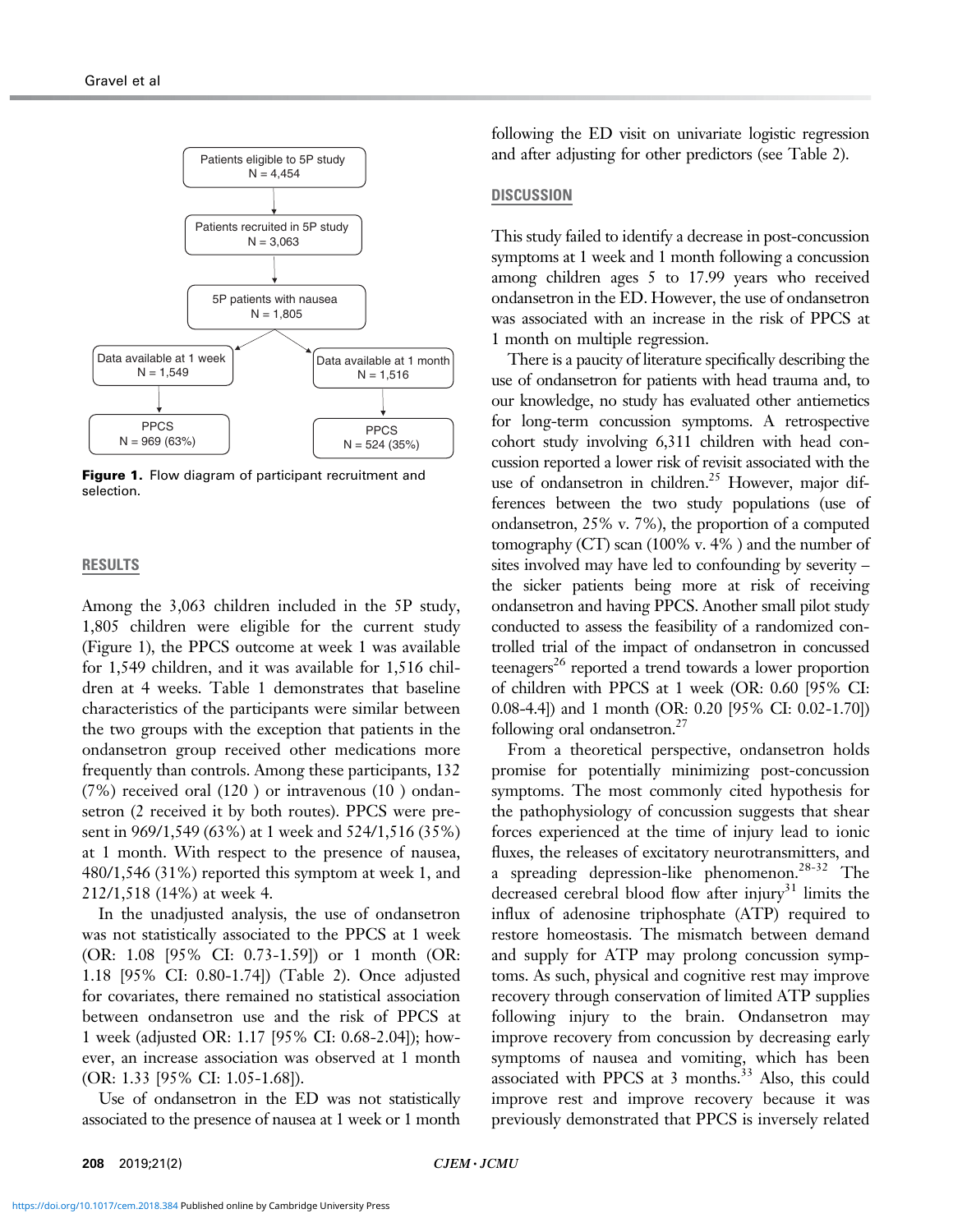| Table 2. Association between use of ondansetron and outcomes ( $n = 1,805$ )                                                                                                                                                                                                                                                                                                                                                                                                                        |                                                                                                                            |                  |                     |                     |  |  |  |  |
|-----------------------------------------------------------------------------------------------------------------------------------------------------------------------------------------------------------------------------------------------------------------------------------------------------------------------------------------------------------------------------------------------------------------------------------------------------------------------------------------------------|----------------------------------------------------------------------------------------------------------------------------|------------------|---------------------|---------------------|--|--|--|--|
| Outcome                                                                                                                                                                                                                                                                                                                                                                                                                                                                                             | Outcome in ondansetron* (n = 132) Outcome in control* (n = 1,673) Unadjusted OR (95% CI) Adjusted OR (95% CI) <sup>†</sup> |                  |                     |                     |  |  |  |  |
| PCS at 1 week (%)                                                                                                                                                                                                                                                                                                                                                                                                                                                                                   | 77/120 (64.2)                                                                                                              | 892/1,429 (62.4) | 1.08 (0.79-1.47)    | $1.17(0.68-2.04)$   |  |  |  |  |
| PCS at 1 month (%)                                                                                                                                                                                                                                                                                                                                                                                                                                                                                  | 45/118 (38.1)                                                                                                              | 479/1,398 (34.3) | $1.18(0.91 - 1.54)$ | 1.33 (1.05-1.68)    |  |  |  |  |
| Nausea at 1 week                                                                                                                                                                                                                                                                                                                                                                                                                                                                                    | 34/118 (28.8)                                                                                                              | 446/1.428 (31.2) | $0.89(0.60-1.32)$   | $0.76(0.42 - 1.38)$ |  |  |  |  |
| Nausea at 1 month                                                                                                                                                                                                                                                                                                                                                                                                                                                                                   | 16/119 (13.4)                                                                                                              | 196/1.399 (14.0) | $0.95(0.54-1.69)$   | $0.88(0.47-1.64)$   |  |  |  |  |
| *The denominator changes depending on how many missing values on the outcome (due to loss to follow-up or participant simply not completing question); values reflect raw data prior to<br>performing multiple imputations.<br><sup>+</sup> To prevent from overfitting, the number of model covariables included depended on sample size considerations (i.e., number of observations in a smaller level of binary study outcome). See<br>Table 1 for specific covariables included in each model. |                                                                                                                            |                  |                     |                     |  |  |  |  |

to rest quality.<sup>34,35</sup> On the other hand, ondansetron could also be deleterious to recovery for multiple reasons. By minimizing the initial symptoms, it could hasten return to play and limit brain rehabilitation, as well as increase the risk of a second impact on brain cells. However, a recent study showed that early activity was associated with a lower risk of PPCS.<sup>36</sup> Also, decreasing initial symptoms could modify medication consumption or feeding. Finally, ondansetron's effect on 5HT-3 receptors may interplay with an energy homeostasis of the brain and slow recovery process.

The clinical impact of this study is limited by its exploratory design. However, it raises the question as to whether ondansetron may have a deleterious effect on brain recovery following concussion. Consequently, the treatment of short-term symptoms like nausea and vomiting should be balanced with the potential longterm harm of ondansetron.

There are several limitations inherent to the current study. Among them, the use of an observational design is prone to bias by indication. It is possible that the baseline risk of PPCS was different for children who received ondansetron than for the control group. They may have suffered from a more severe concussion. To account for this, we adjusted the analysis according to multiple factors identified in the 5P study. To balance for unknown risk factor, it would be important to conduct a randomized clinical trial. Missing data limited the precision of our findings. To account for this, we used multiple imputation techniques. Although this permitted to include more patients, there is a risk of unknown biases related to missing data. Another limitation is the absence of a standard dose, number, or route of administration of the ondansetron. This may impact effectiveness of the medication and could be addressed by another study. Also, we did not collect information regarding home medication. Finally, the inclusion of patients who received other antiemetic medication in the control group may have biased the result towards the null hypothesis. However, there were very few patients for whom other antiemetic medication administration was documented.

In conclusion, this exploratory sub-analysis failed to identify a decrease in the risk of PPCS at 1 week among children ages 5 to 17.99 years who suffered a concussion and received ondansetron in the ED. Moreover, as a group, patients who received ondansetron had a worse outcome at 1 month. While this may be related to the design of our study, it highlights the importance of evaluating the impact of this medication on recovery from concussion. Future studies should continue to explore potential therapies to mitigate ongoing concussion symptoms and sequelae.

## Competing interests: None declared.

#### SUPPLEMENTARY MATERIALS

To view supplementary material for this article, please visit https://doi.org/10.1017/cem.2018.384

#### REFERENCES

- 1. Amoo-Achampong K, Rosas S, Schmoke N, et al. Trends in sports-related concussion diagnoses in the USA: a population-based analysis using a private-payor database. Phys Sportsmed 2017;45(3):239-44.
- 2. Zhang AL, Sing DC, Rugg CM, et al. The rise of concussions in the adolescent population. Orthop 7 Sports Med 2016;4(8). doi:[10.177/2325967116662458](https://doi.org/10.177�/�2325967116662458).
- 3. Carroll LJ, Cassidy JD, Peloso PM, et al. Prognosis for mild traumatic brain injury: results of the WHO Collaborating Centre Task Force on Mild Traumatic Brain Injury. J Rehabil Med 2004;(43 Suppl):84-105.
- 4. Pertab JL, James KM, Bigler ED. Limitations of mild traumatic brain injury meta-analyses. Brain Inj 2009;23 (6):498-508.
- 5. Zemek R, Barrowman N, Freedman SB, et al. Clinical risk score for persistent postconcussion symptoms among